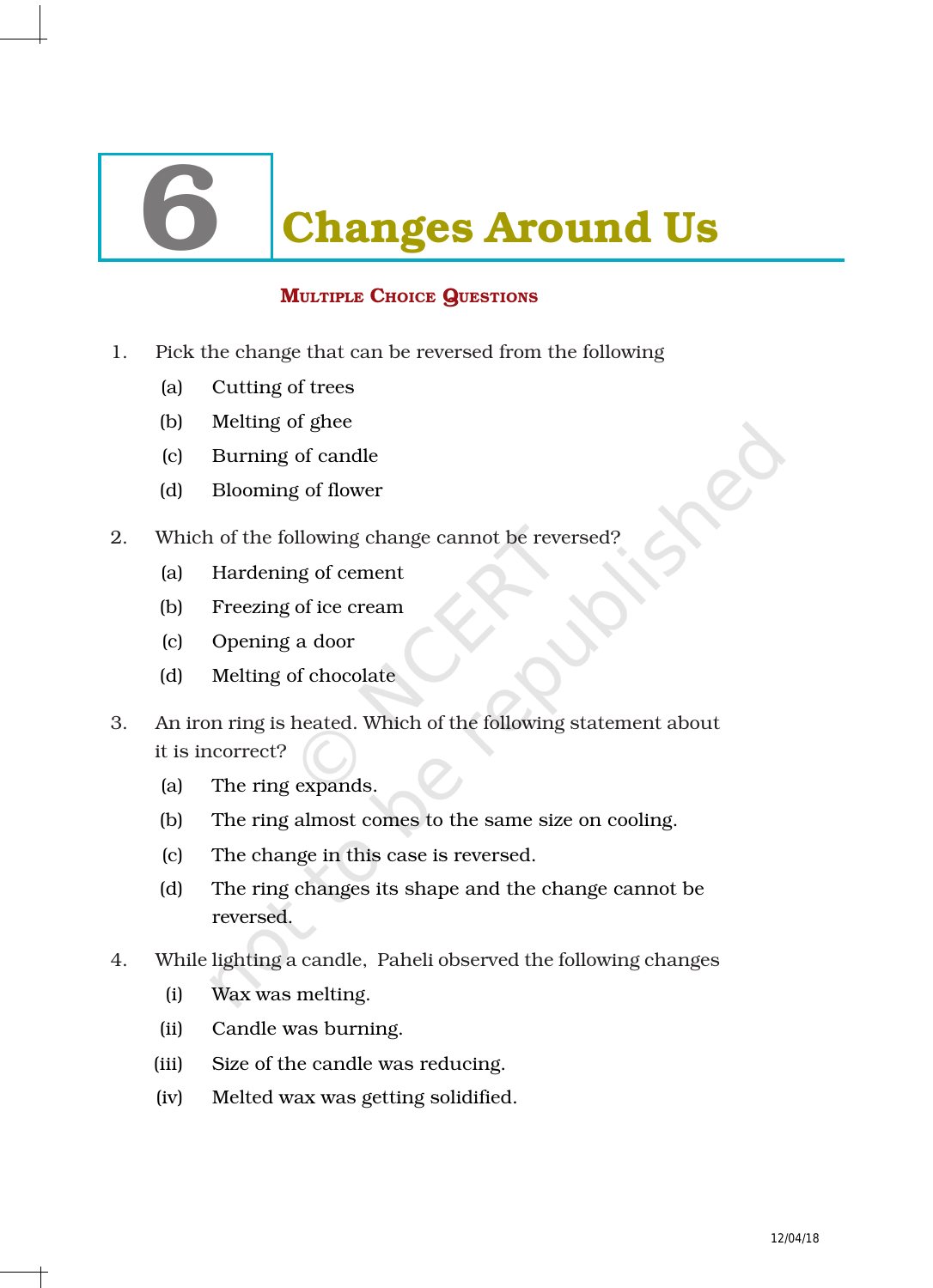Of the above, the changes that can be reversed are

- (a) (i) and (ii)
- (b) (ii) and (iii)
- (c) (iii) and (iv)
- (d) (i) and (iv)
- 5. Salt can be separated from its solution (salt dissolved in water), because
	- (a) mixing of salt in water is a change that can be reversed by heating and melting of salt.
	- (b) mixing of salt in water is a change that cannot be reversed.
	- (c) mixing of salt in water is a permanent change.
	- (d) mixing of salt in water is a change that can be reversed by evaporation.
- 6. Rolling of chapati and baking of chapati are the changes that
	- (a) can be reversed.
	- (b) cannot be reversed.
	- (c) can be reversed and cannot be reversed, respectively.
	- (d) cannot be reversed and can be reversed, respectively.
- 7. Iron rim is made slightly smaller than the wooden wheel. The rim is usually heated before fixing into the wooden wheel, because on heating the iron rim
	- (a) expands and fits onto the wooden wheel.
	- (b) contracts and fits onto the wooden wheel.
	- (c) no change in the size takes place.
	- (d) expands first, then on cooling contracts and fits onto the wooden wheel.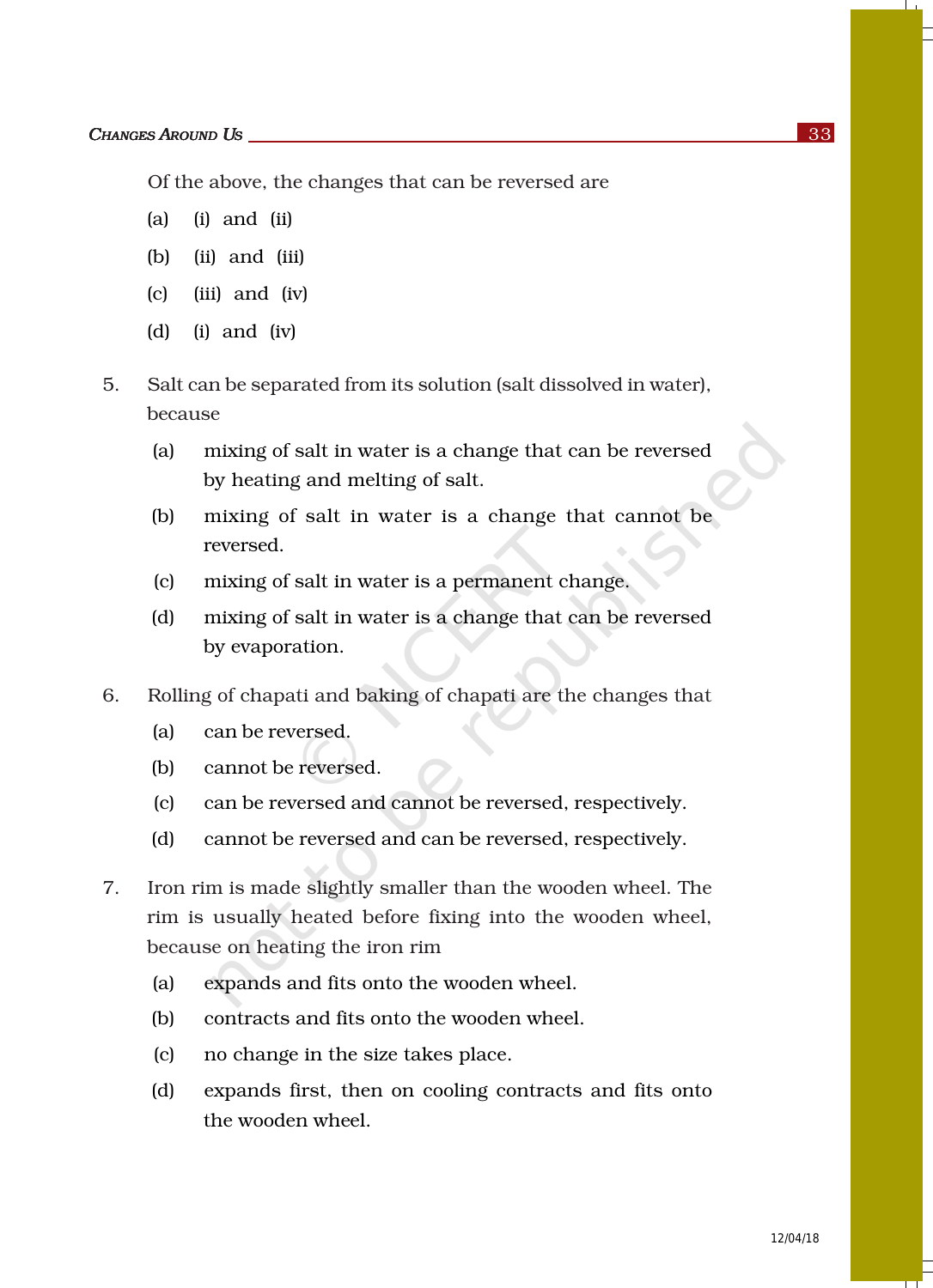#### VERY SHORT ANSWER QUESTIONS

8. Look at Fig. 6.1which shows three situation (a) a burning candle (b) an extinguished candle (c) melting wax.



```
Fig. 6.1
```
Which of these shows a reversible change and why?

- 9. A piece of iron is heated till it becomes red-hot. It then becomes soft and is beaten to a desired shape. What kind of changes are observed in this process– reversible or irreversible?
- 10. Paheli had bought a new bottle of pickle from the market. She tried to open the metal cap to taste it but could not do so. She then took a bowl of hot water and immersed the upper end of the bottle in it for five minutes. She could easily open the bottle now. Can you give the reason for this?

#### **SHORT ANSWER QUESTIONS**

- 11. Can we reverse the following changes? If yes, suggest the name of the method.
	- (a) Water into water vapour
	- (b) Water vapour into water.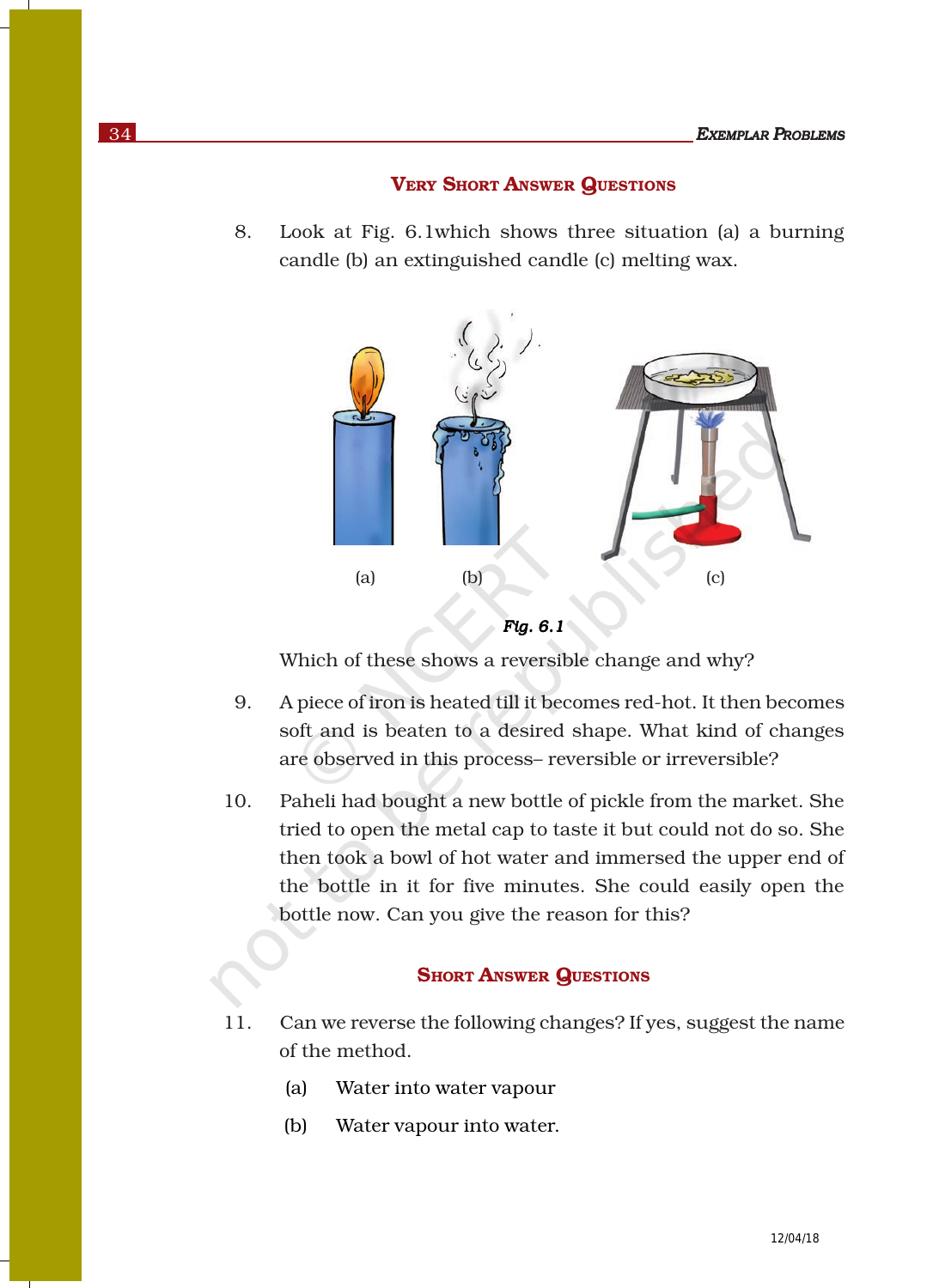- (c) Ice into water.
- (d) Curd into milk.
- 12. Which of the following changes cannot be reversed?
	- (a) Blowing of a balloon
	- (b) Folding a paper to make a toy aeroplane
	- (c) Rolling a ball of dough to make *roti*
	- (d) Baking cake in an oven
	- (e) Drying a wet cloth
	- (f) Making biogas from cow dung
	- (g) Burning of a candle
- 13. Boojho's sister broke a white dove, a symbol of peace, made of Plaster of Paris (POP). Boojho tried to reconstruct the toy by making a powder of the broken pieces and then making a paste by mixing water. Will he be successful in his effort? Justify your answer.
- 14. Tearing of paper is said to be a change that cannot be reversed. What about paper recycling?

### LONG ANSWER QUESTIONS

- 15. Give one example in each case
	- (a) Change which occurs on heating but can be reversed.
	- (b) Change which occurs on heating but cannot be reversed.
	- (c) Change which occurs on cooling but can be reversed.
	- (d) Change which occurs on mixing two substances, but can be reversed.
	- (e) Change which occurs on mixing two substances, but cannot be reversed.